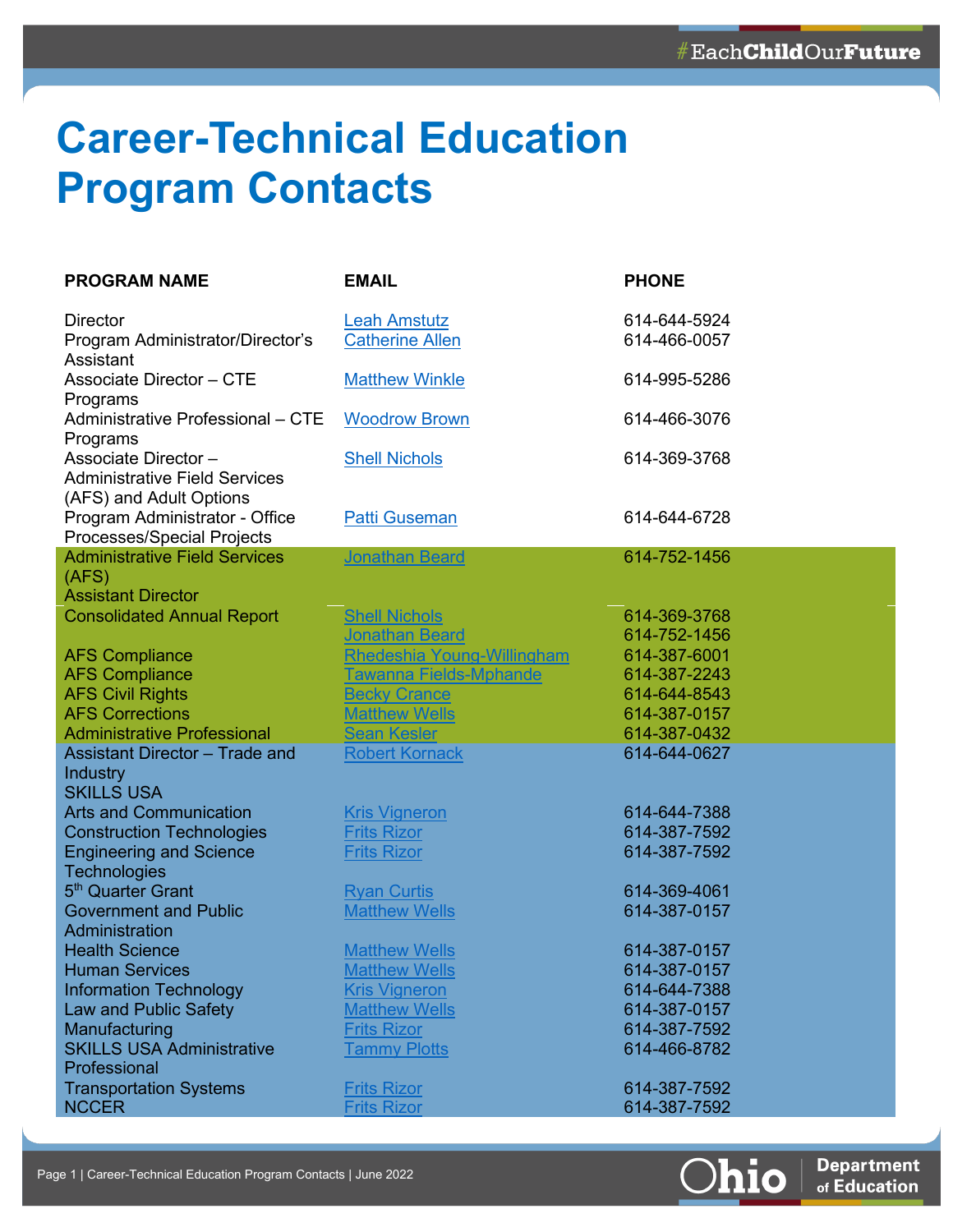| <b>Assistant Director Adult Options</b><br><b>Adult Options Administrative</b><br>Professional                      | <b>Elizabeth Kreger</b><br><b>Velma Lindsay</b> | 614-728-7731<br>614-728-0795 |
|---------------------------------------------------------------------------------------------------------------------|-------------------------------------------------|------------------------------|
| <b>High School Equivalency (HSE)</b><br>and Adult 22+ Colleges                                                      | <b>Sandra Phipps</b>                            | 614-466-4869                 |
| Adult Diploma Program and Adult<br>22+ High School Diploma                                                          | Dean Scheiderer                                 | 614-387-2254                 |
| Adult Diploma Program, Adult 22+<br>High School Diploma, High School<br>Equivalency (HSE) and Adult 22+<br>Colleges | <b>Ashley Kerr</b>                              | 614-387-2199                 |
| <b>Agricultural and Environmental</b><br><b>Systems</b>                                                             | <b>Alyssa Bregel</b>                            | 614-387-7575                 |
| FFA and FCCLA, Assistant<br><b>Director</b>                                                                         |                                                 |                              |
| <b>Agricultural and Environmental</b><br><b>Systems</b>                                                             | <b>Whitney Short</b>                            | 614-981-1776                 |
| <b>Agricultural and Environmental</b><br><b>Systems</b>                                                             | <b>Tracy Dendinger</b>                          | 937-382-6921 X1030           |
| <b>Agricultural and Environmental</b><br><b>Systems</b>                                                             | <b>Ryan Curtis</b>                              | 614-369-4061                 |
| 5 <sup>th</sup> Quarter Grant                                                                                       | <b>Ryan Curtis</b>                              | 614-369-4061                 |
| <b>Education and Training</b><br><b>Hospitality and Tourism</b>                                                     | Mary Jo Kohl<br>Mary Jo Kohl                    | 614-644-6333<br>614-644-6333 |
| <b>Family and Consumer Sciences -</b><br><b>FCCLA</b>                                                               | <b>Christina Jackson</b>                        | 614-728-3018                 |
| <b>Family and Consumer Sciences -</b><br><b>FCCLA Administrative</b>                                                | <b>Cheryl Hamblin</b>                           | 614-466-5718                 |
| Professional                                                                                                        |                                                 |                              |
| <b>Assistant Director</b>                                                                                           | <b>Brenna Bartlett</b>                          | 614-369-3760                 |
| <b>BPA &amp; DECA Administrative</b><br>Professional                                                                | <b>Hamet Ly</b>                                 | 614-644-6769                 |
| <b>Business, Finance and Marketing</b>                                                                              | <b>Crystal Dortch</b>                           | 614-466-3077                 |
| <b>Business, Finance and Marketing</b>                                                                              | <b>Dee Sturgill</b>                             | 614-466-1881                 |
| Career-Based Intervention/Job<br><b>Training Coordination/Middle</b>                                                | <b>Chelsea Canterbury</b>                       | 614-995-0038                 |
| <b>School Programming</b><br><b>Equity Program Administrator</b>                                                    | <b>Becky Crance</b>                             | 614-644-8543                 |
| <b>Work-Based Learning</b>                                                                                          | <b>VACANT</b>                                   | <b>VACANT</b>                |
| Apprenticeships                                                                                                     | <b>Shell Nichols</b>                            | 614-369-3768                 |
| <b>Community Schools for Career-</b><br><b>Tech</b>                                                                 | <b>Shell Nichols</b>                            | 614-369-3768                 |
| <b>Industry Credentials Program</b><br>Administrator                                                                | <b>Emma Waymire</b>                             | 614-644-6748                 |
| Senior Only and CTE-26                                                                                              | <b>Ryan Curtis</b>                              | 614-369-4061                 |
| <b>Tech Prep</b><br><b>Teacher Preparation &amp; Retention</b>                                                      | <b>Brenna Bartlett</b><br><b>Shell Nichols</b>  | 614-369-3760<br>614-369-3768 |
| Grant                                                                                                               |                                                 |                              |
| Middle School Validation and CTE<br>Licensure                                                                       | <b>Whitney Short</b>                            | 614-981-1776                 |
| <b>Middle School Waivers</b>                                                                                        | Rhedeshia Young-Willingham                      | 614-387-6001                 |